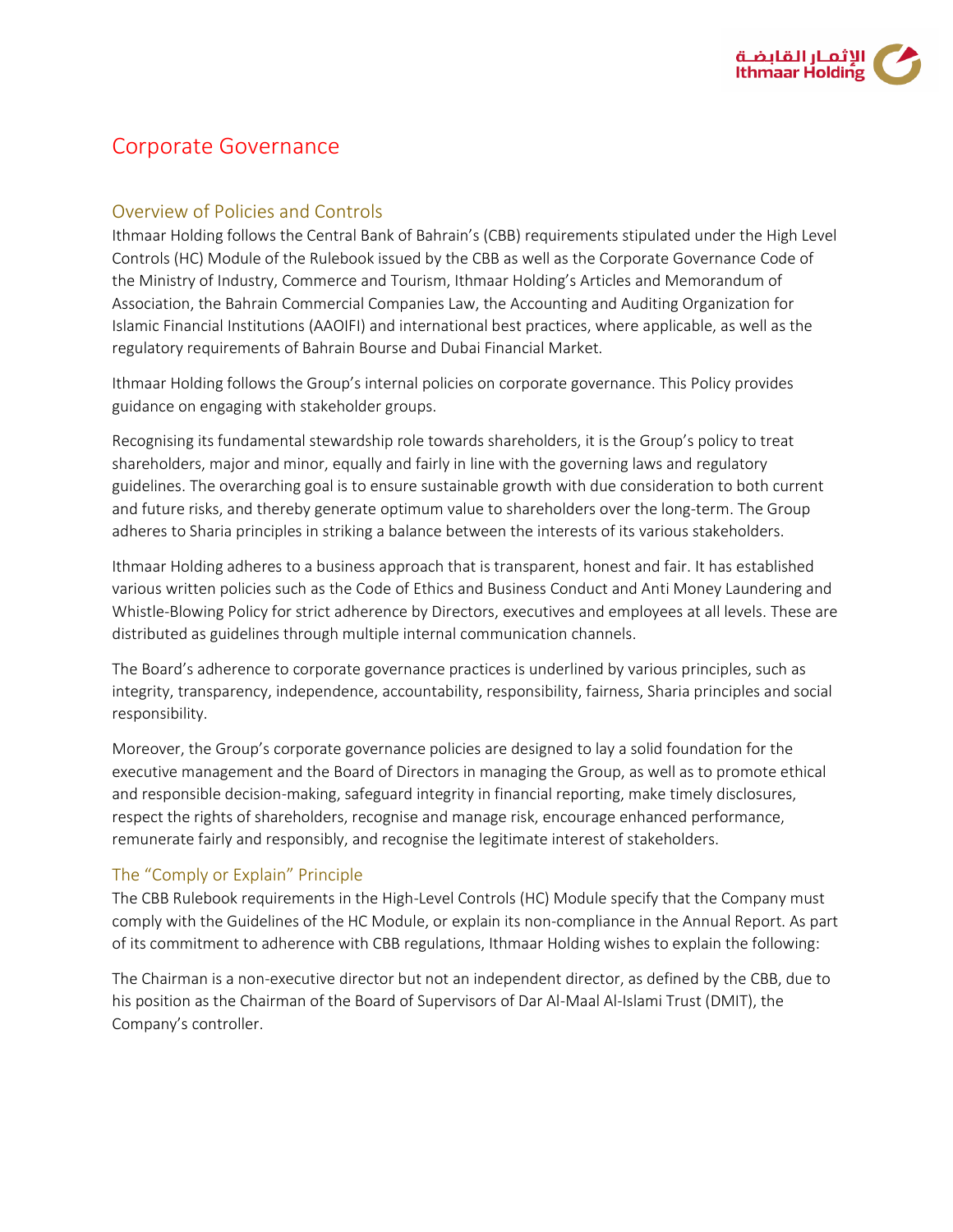

#### Developments in Regulations

On an ongoing basis, Ithmaar Holding monitors updates to CBB requirements, including those stipulated under the HC Module, and implements the necessary updates to its processes and procedures in response to those regulatory changes. There were no material changes introduced to the HC Module by the CBB during 2021.

### Board of Directors

The Board of Directors (the Board) of Ithmaar Holding comprised of ten members, of whom five are independent. Independence is determined based on the Central Bank of Bahrain (CBB) definition of "Independent Director", which is stipulated in the Glossary section of the CBB Rulebook.

The Board is committed to the roles and responsibilities prescribed by the Commercial Companies Law of 2001 (as amended), which are reflected in the Company's Board of Directors Charter and constitutive documents.

The Board's role and responsibilities include, but are not limited to, the overall business performance and strategy for the Company; causing financial statements to be prepared which accurately disclose Ithmaar Holding's financial position; monitoring management's performance; monitoring conflicts of interest and preventing abusive related party transactions; and assuring equitable treatment of shareholders, including minority shareholders. In particular, the Board, among other things, ensures that Ithmaar Holding's goals are clearly established, and that strategies are put in place towards achieving those goals.

Members of the Board are responsible, both individually and collectively, for performing these responsibilities, including the following:

- Setting Ithmaar Holding's strategic direction;
- Maintaining overall responsibility for the performance of the Company;
- Selecting, appointing and evaluating the performance of the management;
- Reviewing the performance and compensation of the management;
- Reviewing the structure and succession planning of the management;
- Advising and counselling the management;
- Monitoring and managing potential conflicts of interest;
- Ensuring the integrity of the financial information;
- Monitoring the effectiveness of the governance and compliance practices;
- Ensuring compliance with the listing requirements;
- Ensuring timely and adequate legal and regulatory disclosures;
- Ensuring effective internal controls;
- Arranging the shareholders' annual, ordinary and extraordinary general meetings; and
- Ensuring equitable treatment of minority shareholders.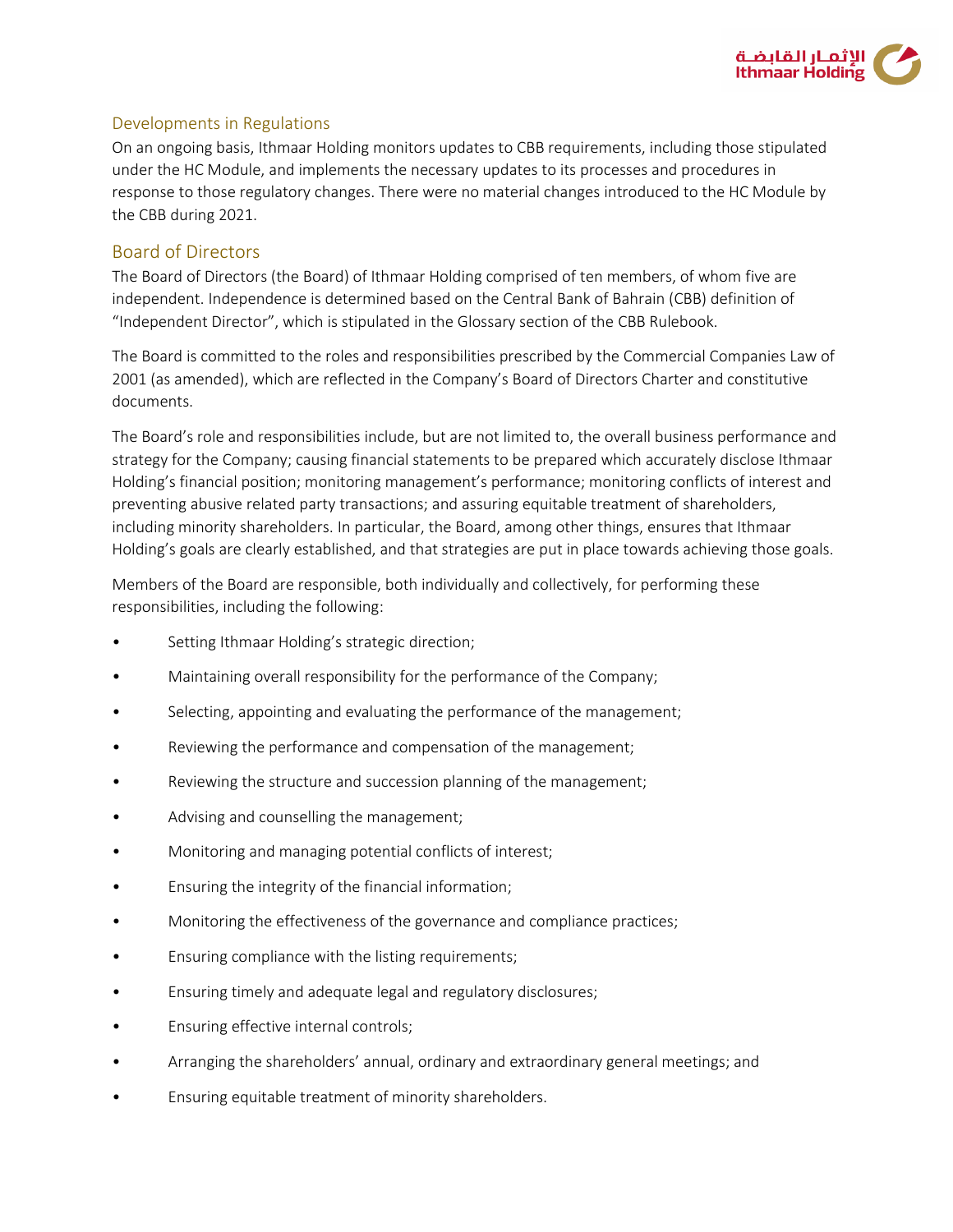

Some of the responsibilities of the Board are delegated to the Board committees.

The Board has drawn a 'Business Discretionary Powers' policy which outlines authorities and approval powers for the Board and the Executive Management. In general, all business decisions relating to strategic investments, financings exceeding certain limits, and business relationships with connected counterparties, require the Board's approval. All transactions that require Board approval have been approved by the Board as per the applicable regulations.

The Board's functions, mandate, appointment, responsibilities and terminations are governed by the Company's Articles of Association and the Board of Directors Charter, both of which comply with applicable statutory and regulatory rules. Board members serve three-year terms, extendable by up to six months subject to the CBB's approval. At the end of each term, a new Board is to be elected (or appointed, as applicable) at the Company's annual general meeting.

The next election of the Board of Directors shall take place during 2022.

#### Structure and Composition of the Board

The Company is managed at the high level by the Board. The size of the Board is subject to Ithmaar Holding's Articles of Association, the Board of Directors Charter and the rules and regulations decreed by the Ministry of Industry, Commerce and Tourism and the Central Bank of Bahrain.

#### Duties of Board Members

The Board members, individually and collectively, are bound by distinct fiduciary duties to the Company and its shareholders. The Board members owe their fiduciary duty to Ithmaar as a corporate entity in its own right and not just individual shareholders and/or groups of shareholders. These duties apply to all the Board members whether they are appointed or elected.

The main duties owed by the Board members to the Company are the duty of obedience, the duty of care and the duty of loyalty.

#### *Duty of Obedience*

The Board members are required to act in accordance with the Company's rules and policies to further its goals and objectives. In addition, the Board members must comply with all relevant laws and regulations. The duty of obedience forbids the Board members from acting outside the scope of the Company's internal authorities and policies.

#### *Duty of Care*

The Board members are under duty to exercise, in carrying out their responsibilities in good faith, the same level of care, skill and diligence that an ordinary, prudent person would exercise in the same position or under similar circumstances. Accordingly, the Board members must act in a manner that they reasonably believe is in the best interest of Ithmaar.

#### *Duty of Loyalty*

This duty requires the Board members to act in good faith, solely and collectively, in the best interest of the Company. The Board members should not act out of expedience, avarice or self-interest.

The Board members are barred from using the Company's properties and assets for their personal needs or seeking business opportunities for personal benefit. This duty also requires the Board members to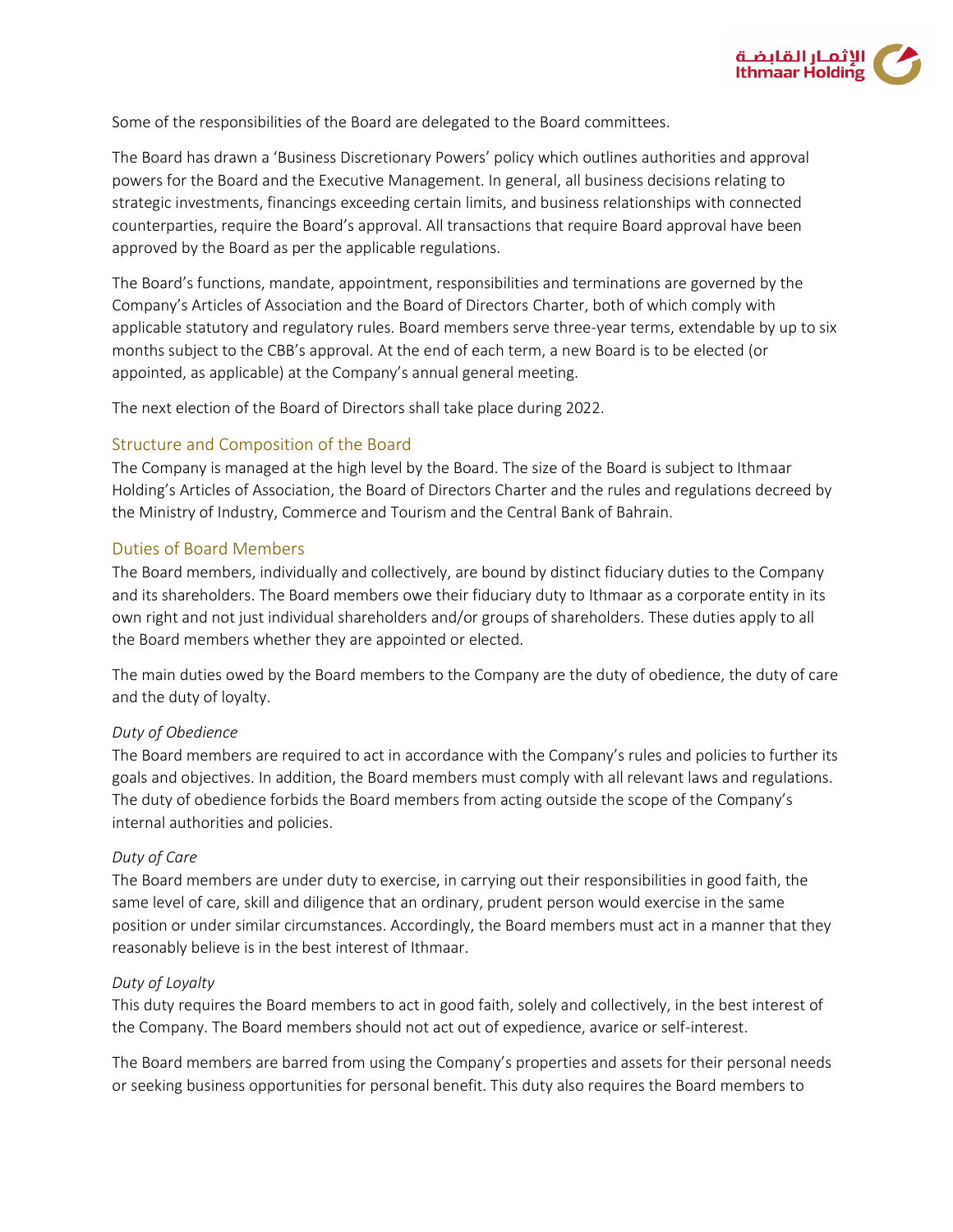

retain the confidentiality of information that is explicitly deemed confidential by the Company, as well as information that appears to be confidential from its nature or matter.

Ithmaar provides insurance to indemnify the Board members for negligence, default, breach of duty or breach of trust, provided that the Board member was acting in good faith.

The above duties are detailed in the Board of Directors Charter and Code of Ethics and Business Conduct, which is approved by the Board.

#### Board Members' Election and Evaluation System

Any shareholder who owns ten percent or more of the issued share capital of Ithmaar Holding (rounded up to the nearest integer) shall have the right to appoint a representative on the Board, being one representative for each ten percent owned. However, if a shareholder exercises this right, they shall lose their right to vote in the annual general meeting Board elections for the percentage of which they used to appoint a Board member.

Subject to the foregoing, the shareholders shall elect members of the Board by a secret cumulative ballot in the annual general meeting.

A cumulative ballot means each shareholder has one vote for each share held. The shareholders can use their shares to vote for a single Board member, or divide their shares to vote for multiple members.

All appointments to the Board are governed by and subject to Ithmaar Holding's Memorandum of Association, Articles of Association, the Board of Directors Charter and the laws, rules, regulations, policies and charters in place, as amended from time to time.

The Remuneration and Nomination Committee reviews the composition and performance of the Board annually. The Remuneration and Nomination Committee's duties in relation to the composition and performance of the Board include, among other things, assessing the skills required for the Board members to competently perform their responsibilities and meet their objectives as well as developing and implementing a plan to identify, assess and enhance the Board members' competencies.

The arrangements for the termination of membership in the Board of Directors are stipulated in the Company's Articles of Association. In the event of a vacancy, termination or resignation on the Board of Directors, the Remuneration and Nomination Committee shall make recommendations to the Board for the appointment of a new director, which recommendation shall be made pursuant and subject to the legal and regulatory requirements in place.

All Board members receive a letter of appointment signed by the Chairman in which relevant information, including responsibilities, are described.

Board members also receive a copy of the Code of Ethics and Business Conduct.

The Board, its committees and individual members are regularly assessed with respect to their effectiveness and contribution.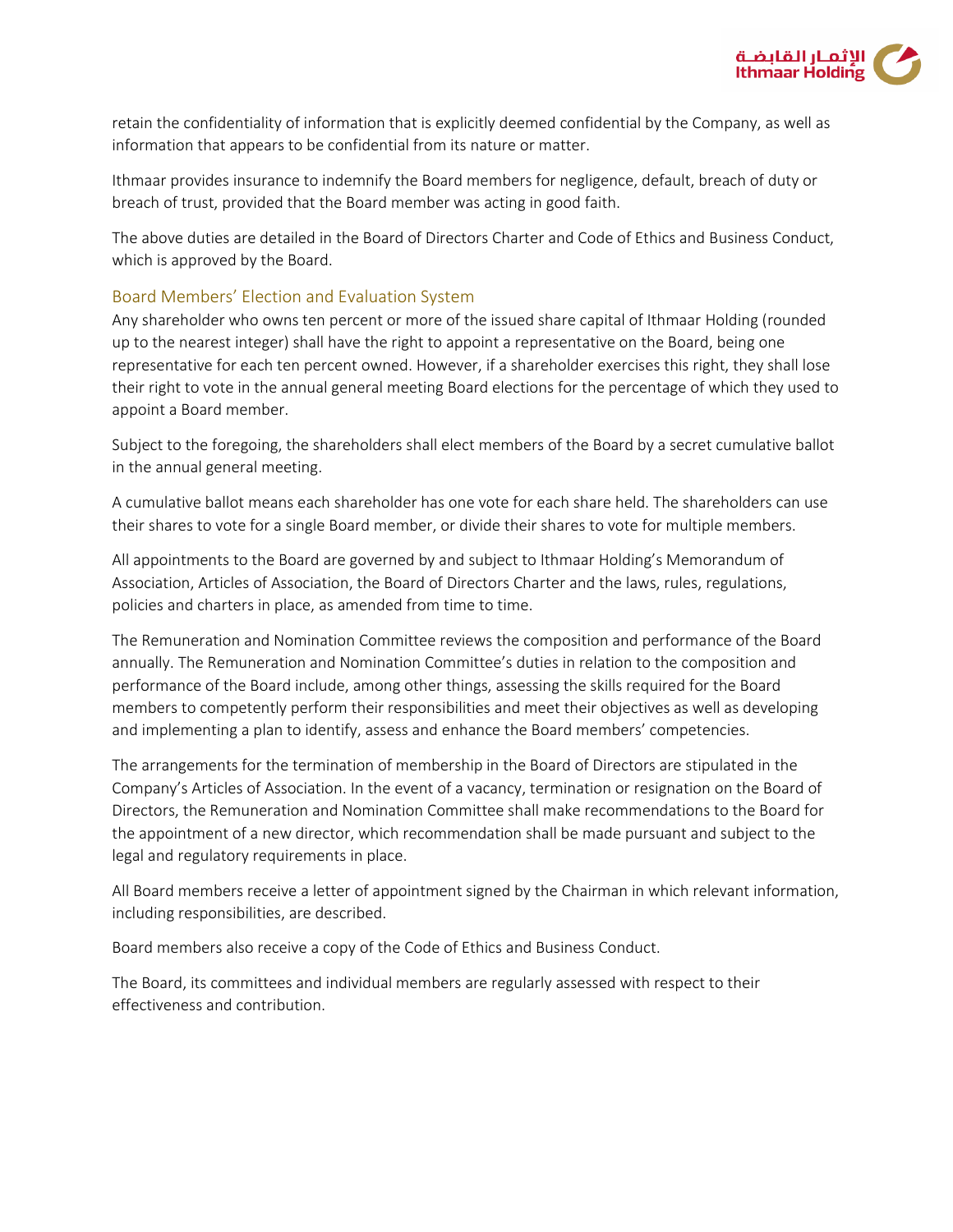

#### Board Induction and Development Programme

Ithmaar Holding prepares an all-day induction programme for newly appointed and elected Board members, which starts with a welcome note from the Chief Executive Officer and Deputy Chief Executive Officer(s). Thereafter, members of the Executive Management of the Company and Ithmaar Bank introduce Ithmaar in detail, covering the Company's history, structure, subsidiaries, strategy, financial performance and organisational chart. This is followed with presentations from the heads of various departments in respect of their role and function within the Company and Ithmaar Bank.

The Company also arranges training sessions throughout the year for Board members and Executive Management, to keep them abreast with recent developments (legal, regulatory, market, technology and others) in the banking and investment sectors.

#### Board Members' Conflict

When the Board deliberates an agenda item wherein a conflict of interest arises, the conflicted Board member declares his or her conflict and abstains from voting on the agenda item. Article 189 of the Commercial Companies Law of 2001 (as amended) requires that members of the Board and Management should not have a direct or indirect personal interest in transactions and contracts concluded by the Company, without the authorization of the General Assembly, otherwise such transaction or contract shall be deemed null and void.

Interested members have a duty to inform the Board of any matter which presents a conflict and are then restricted from voting on the matter. Such declaration is to be recorded in the meeting minutes.

The Chairman shall inform the General Assembly of the results of such contracts in the annual general meeting following execution of the transactions and such notification is to be accompanied by a special report of an external auditor in respect of the nature and details of the matter, and the extent of interest of the respective member. Violating this Article 189 shall render the Board member and the Board jointly liable for compensation for any damage caused by the breach.

This provision is reflected in the Company's Articles of Association which specify that directors shall not have any direct or indirect interest in any transaction or contract relating to Ithmaar without the approval of the General Assembly. Any transaction or contract contrary to the above is deemed null and void, unless later confirmed by a majority vote of disinterested directors, subject to CBB approval. The Company's Articles of Association specify that violations of such restriction shall permit the shareholders to claim compensation from the conflicted Board member for damage caused to the Company or profit realised by the conflicted Board member.

#### Board Members Sitting Fees

The Board members' sitting fees for Board and Board committees meetings in 2021 amounted to US\$ 390,000 (2020: US\$ 408,000). Sharia Supervisory Board sitting fees for 2021 was US\$ 16,000 (2020: US\$ 8,000).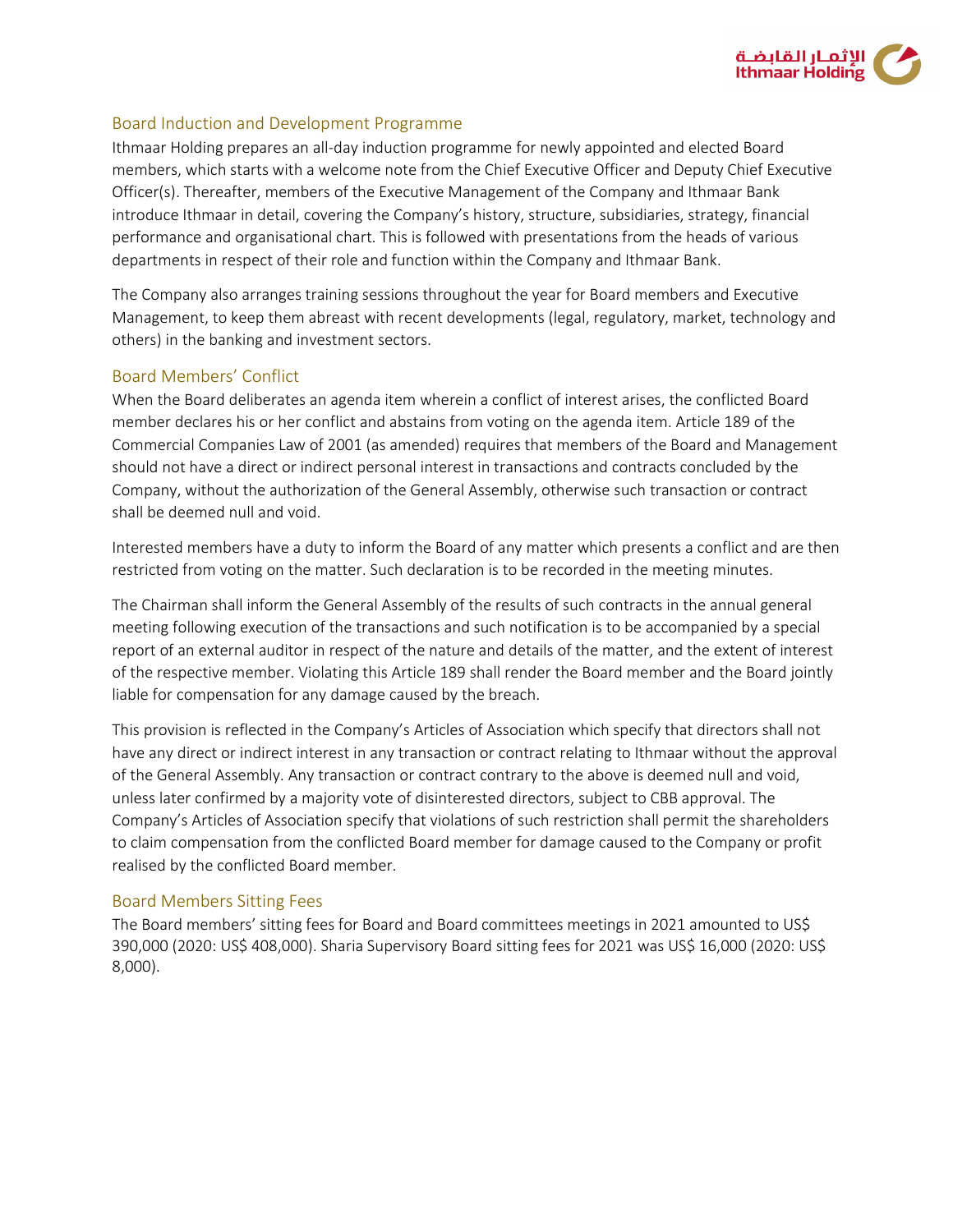

### Remuneration Strategy

The Variable Remuneration Policy is not applicable to investment companies and hence, post the reorganisation, Ithmaar Holding is not subject to any Remuneration Strategy and the Remuneration Balances were transferred, as part of the reorganisation, to Ithmaar Bank.

### Employment of Relatives of Approved Persons

The Human Resources Policy indicates that any employee who is a first degree relative of an existing Approved Person is required to declare the relationship in writing to the Human Resources Department.

### Board Committees

In accordance with regulatory requirements and best practices, the Board has established the following committees and has adopted charters setting out the matters relevant to their composition, responsibilities and administration.

### Audit, Governance and Risk Management Committee (AGRMC)

The AGRMC is chaired by an Independent Director and comprised of:

- Elham Ebrahim Abdulla Hasan Chairperson
- Dr. Amani Khaled Bouresli Member
- Abdulellah Ebrahim Al-Qassimi Member
- Sheikh Dr. Osama Bahar Member\*

\* Sheikh Dr. Bahar is a Sharia Supervisory Board member with voting rights in respect of the agendas relating to Sharia Corporate Governance.

The AGRMC meets a minimum of four times in a year.

The aggregate sitting fees paid to its members in 2021 was US\$72,000 (2020: US\$36,000).

The AGRMC is appointed by the Board to assist in reviewing the selection and application of the accounting and financial policies, reviewing the integrity of the accounting and financial reporting systems and the effectiveness of the internal controls framework, monitoring the activities and performance of the internal audit function and external auditors, and coordinating the implementation of the Corporate Governance Policy framework.

The AGRMC reviews and, as appropriate, approves and/or recommends for the approval of the Board, among other things the interim and annual consolidated financial results; status updates on compliance with various regulatory requirements;implementation on various regulatory reports; internal and external audit reports and the status of their implementation (as appropriate); as well as new accounting and regulatory pronouncements and their implications.

This AGRMC also assists the Board in fulfilling its governance responsibility, particularly to (a) oversee and monitor the implementation of a robust compliance framework by working together with the Management and the Sharia Supervisory Board, and (b) provide the Board with reports and recommendations based on its findings in the exercise of its function.

The objectives of the AGRMC also include making recommendations to the Board in relation to the overall risk appetite and tolerances and the risk policies within which to manage them. These policies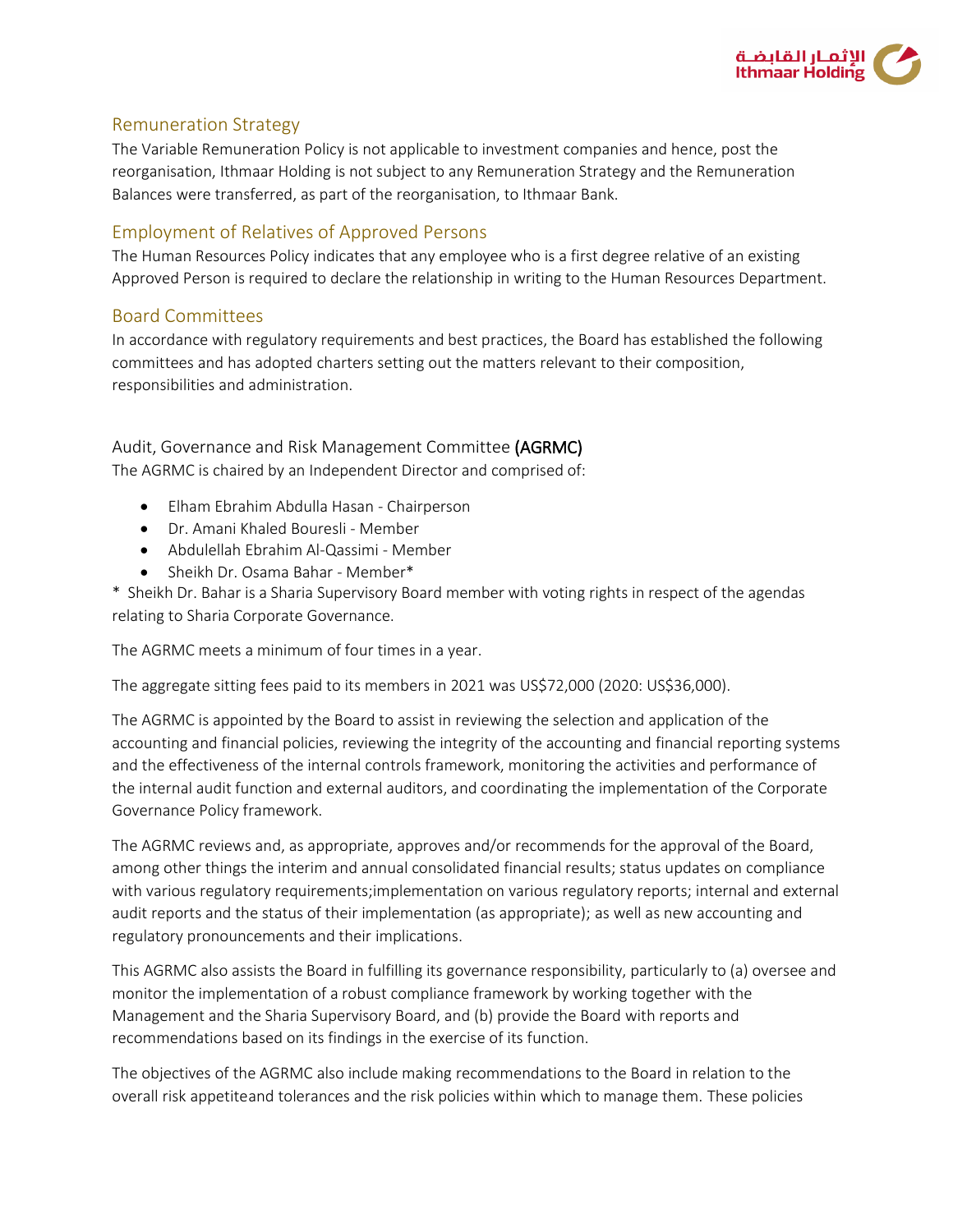

cover credit risk, market risk, operational risk and liquidity risk in addition to any other risk categories Ithmaar faces in carrying out its activities.

The AGRMC also recommends and monitors the overall risk management framework which involves all business activities and operations policies, internal controls, methods of risk management and risk reporting to the Board.

The key matters reviewed and, as appropriate, approved and/or recommended for the approval of the Board during the year include:

- Reviewing the consolidated financial statements and recommending them to the Board for approval;
- Reviewing and approving the proposed annual Internal Audit plan and strategy and all reports issued by the Internal Audit Department;
- Providing oversight of the Corporate Governance, Compliance and Regulatory requirements;
- Updating and aligning all risk policies in line with changes in the regulatory requirements;
- Establishing new risk limits for better control of credit, market, liquidity and concentration risks; and
- Reviewing & approving the Internal Capacity Adequacy Assessment Process (ICAAP).

### Remuneration and Nomination Committee (RNC)

The Remuneration and Nomination Committee is appointed by the Board of Directors to provide a formal forum for communication between the Board and Management on human resource issues. The Remuneration and Nomination Committee reviews and, as appropriate, approves and/or recommends for the approval of theBoard of Directors:

- Candidates for Board election;
- The appointment of new senior management executives; and
- The remuneration policies as well as guidelines for increments and promotions.

The RNC meets at least twice a year. The aggregate sitting fees paid to its members in 2021 was US\$18,000 (2020: US\$18,000).

The RNC comprises:

- Abdulellah Ebrahim Al-Qassimi Chairman
- Sheikh Zamil Abdullah Al-Zamil Member
- Tunku Yaacob Khyra Member

The Committee shall have the resources and authority necessary for its duties and responsibilities, including the authority to select, retain, terminate and approve the fees of outside legal, consulting, search or compensation firms used to:

- **•** Identify candidates; and
- Evaluate the compensation of directors, the CEO or other approved persons without seeking the approval of the Board or management.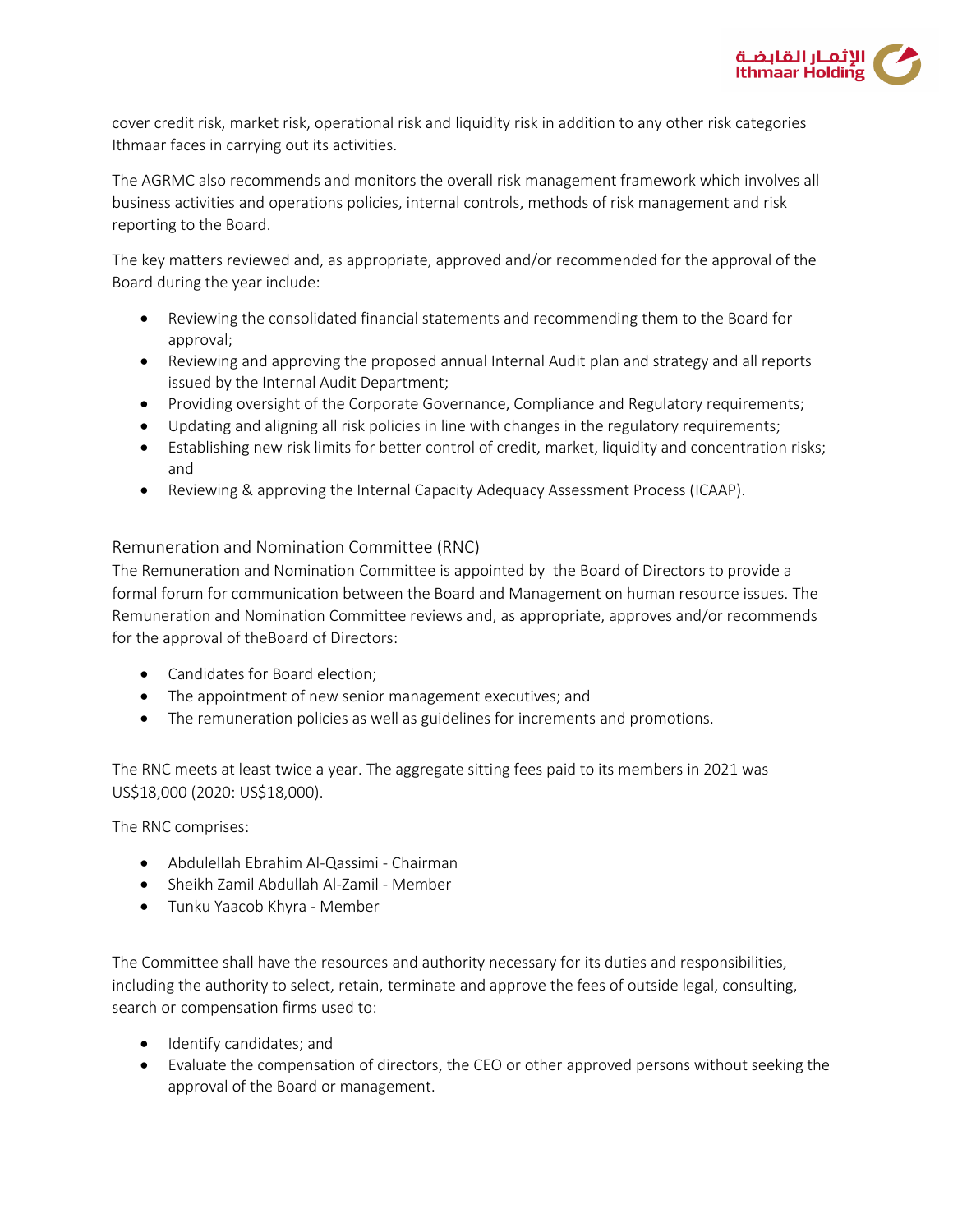

The key matters reviewed, approved (as appropriate) and recommended for approval (as appropriate) to the Board of Directors during the year include:

- Recommending the composition, quantum and structure of remuneration for the members of the Sharia Supervisory Board, and
- Recommending the organisation chart and succession plan.

There were no significant issues arising during the period.

#### Attendance

2021 Board of Directors / Board Committees Meetings Attendance

|                                                    |   | Audit, Governance & Risk |          |                                            |          |                                     |                |                |
|----------------------------------------------------|---|--------------------------|----------|--------------------------------------------|----------|-------------------------------------|----------------|----------------|
|                                                    |   | <b>Board</b>             |          |                                            |          | Management Committee Remuneration & |                |                |
|                                                    |   | of Directors             |          |                                            |          | Nomination<br>Committee             |                |                |
|                                                    |   | Eligible                 | Attended |                                            | Eligible | Attended                            | Eligible       | Attended       |
| HRH Prince Amr Mohammed Al Faisal 5                |   |                          |          | 5<br>$\sim$                                |          |                                     |                |                |
| Tunku Yaacob Khyra                                 | 5 |                          |          | $\overline{E}$<br>$\overline{\phantom{a}}$ |          |                                     | $\overline{2}$ | $\overline{2}$ |
| Abdelhamid Mohamed Aboumousa                       | 5 |                          |          | 5                                          |          |                                     |                |                |
| Sheikh Zamil Abdullah Al-Zamil                     | 5 |                          |          | $\overline{\Xi}$<br>$\sim$                 |          |                                     | $\overline{2}$ | $\overline{2}$ |
| Mohammed A. Rahman Bucheerei                       | 5 |                          |          | $\overline{\mathbb{F}}$                    |          |                                     |                |                |
| Abdulellah Ebrahim Al-Qassimi                      | 5 |                          |          | $\overline{\mathbb{E}}$<br>8               |          | 8                                   | $\overline{2}$ | $\overline{2}$ |
| Dr. Amani Khaled Bouresli                          | 5 |                          |          | 58                                         |          | 8                                   |                |                |
| Sheikh Mohamed Abdullah Abdulkarim 5<br>Elkhereiji |   |                          |          | $\Xi^-$<br>$\sim$                          |          |                                     |                |                |
| Elham Ebrahim Abdulla Hasan                        | 5 |                          |          | 5<br>8                                     |          | 8                                   |                |                |
| Omar Abdi Ali                                      | 5 |                          |          | 5<br>$\overline{\phantom{a}}$              |          |                                     |                |                |

#### Dates of meeting during 2021

| 18 January | 21 January | 7 March   |
|------------|------------|-----------|
| 8 March    | 3 February | 26        |
|            |            | September |
| 21 June    | 5 May      |           |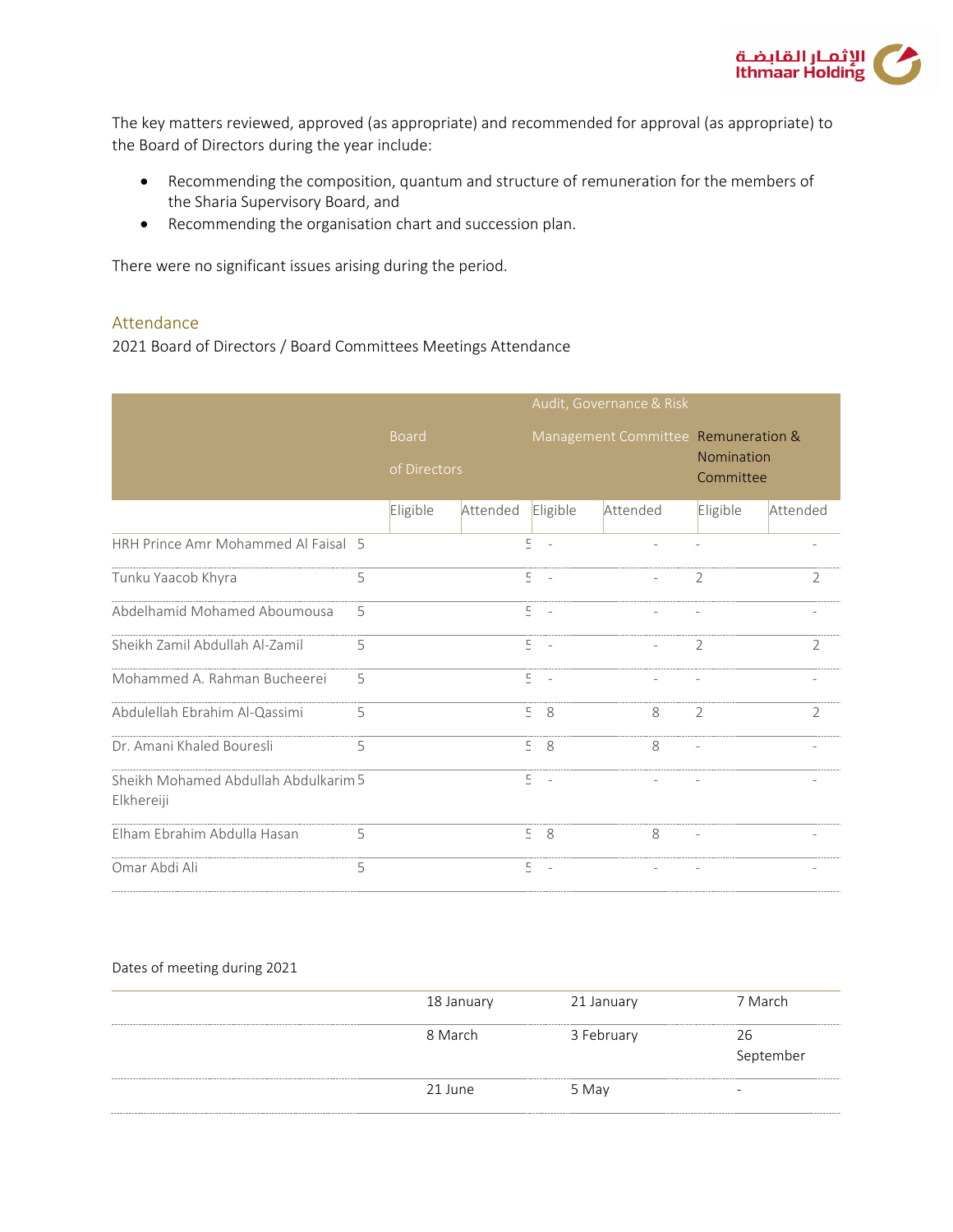

| 27 September | 24 May      |                             |          |
|--------------|-------------|-----------------------------|----------|
| 6 December   | 4 August    | --------------------------- | -------- |
|              | 12 August   |                             |          |
|              | 3 November  |                             |          |
|              | 10 November |                             |          |
|              |             |                             |          |

Notes:

- Sheikh Dr. Osama Bahar, a member of the Sharia Supervisory Board, is also a member of the Audit, Governance and Risk Management Committee. He attended three meetings. Four of the meetings Sheikh Dr. Osama Bahar did not attend were extraordinary meetings with no Sharia governance items.
- In accordance with the Central Bank of Bahrain requirements and Ithmaar Holding's Articles of Association, the Board of Directors shall meet at least four times a year and each Board member is required to attend at least 75 percent of all Board meetings in a financial year.
- All Board members satisfied the minimum attendance percentage required.

### Sharia Supervisory Board

The Sharia Supervisory Board (SSB) is an independent board of specialised scholars in Sharia and Fiqh of financial transactions according to Sharia requirements. The SSB contributes in the guidance and development of Ithmaar Holding's activities and monitors its business to ensure it is compliant with Islamic Sharia principles.

The SSB is appointed, in compliance with licensing requirements of the Central Bank of Bahrain and Ithmaar Holding's Memorandum and Articles of Association, by the shareholders at the General Meeting based on recommendations of the Board of Directors through the Remuneration and Nomination Committee. The SSB serves a three-year term.

The SSB has full authority to achieve its goals and responsibilities. It is also allowed to view all records and transactions from any sources without restrictions including access to the Board and to management personnel, professional and legal consultants and employees.

The SSB operates within its own charter which sets forth its policies, procedures, meeting operations and responsibilities in addition to the qualifications for membership. This charter was developed in coordination with the Board and is disclosed on the website.

SSB members are entitled to remuneration comprising sitting fees paid per meeting attended.

This remuneration is recommended by the Remuneration and Nomination Committee, the structure of which is approved by the shareholders.

Currently, Ithmaar Holding does not pay any performance related remuneration to SSB members. If any, this will be structured in accordance with the Memorandum and Articles of Association and subject to shareholder approval.

The profiles of all SSB members are included in the Sharia Supervisory Board section.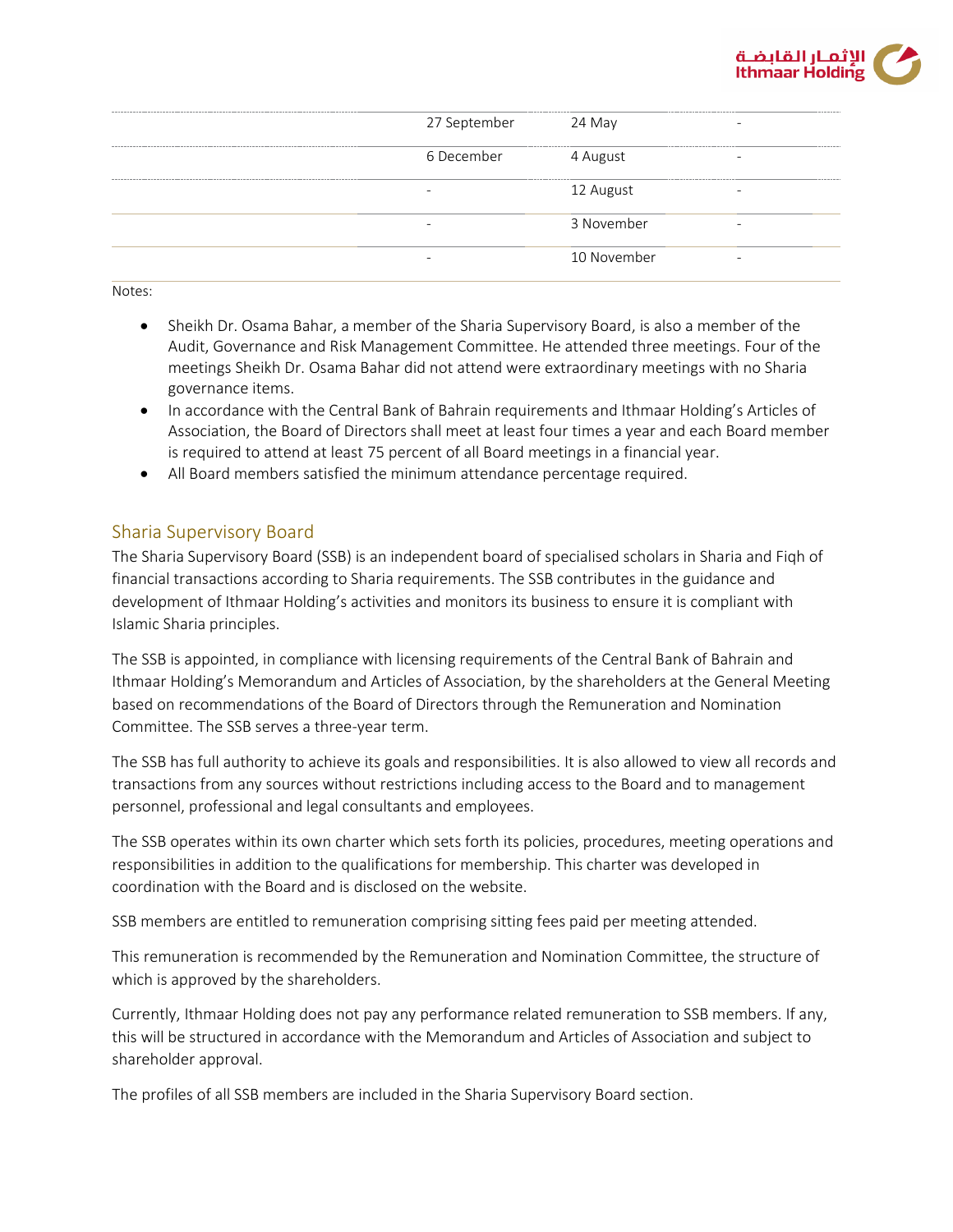

All SSB members receive a letter of appointment signed by the Chairman in which relevant information, including responsibilities, are described.

SSB members also receive a copy of the Code of Ethics and Business Conduct.

### Communications with Stakeholders

The Board acknowledges the importance of regular communication with stakeholders and particularly investors through a number of means to promote greater understanding and dialogue.

Measures adopted include Annual General Meetings, annual reports, quarterly disclosures of financial reports and various announcements made during the year on the Bahrain Bourse and Dubai Financial Market as well as on the Ithmaar Holding website, through which stakeholders have an overview of Ithmaar Holding's performance and operations.

The Chairman of the Board (or any other Director if delegated by the Chairman) maintains continuing personal contact with major shareholders to solicit their views. The Chairman discusses the views of the major shareholders with the Board of Directors.

### Interests of Directors and Executive Management

The interests of Directors and Executive Management in the shares of Ithmaar Holding are disclosed in the Report of the Directors and Share Information respectively.

#### Share Information

Information on the distribution of share ownership together with key statistics on the performance of Ithmaar Holding's shares on the Bahrain Bourse and Dubai Financial Market are disclosed in the section on Share Information of the annual report.

### Shareholders' Rights

All shares issued have equal rights. Recognising the importance of shareholders, it is Ithmaar Holding's policy to treat its shareholders equally and fairly in line with the laws of regulatory agencies. Basic legitimate rights of the shareholders include the right to participate in shareholder meetings, the right to appoint other persons as a proxy for participating in and voting at meetings, and the right to participate in the election or disqualification of a Director, individually. Their rights also include voting on the appointments of Boards of Directors, the appointments of independent auditors, voting for other businesses of Ithmaar, such as increases in, or reductions of capital, and the right to receive dividend payments, as well as the right to give opinions and the right to enquire during shareholder meetings.

### Rights of Minority Shareholders

The Board of Directors is structured to include Independent Directors with the additional responsibilities of protecting minority shareholders' rights. This is also in accordance with regulatory directives.

As additional measures to protect minority interests, Ithmaar subscribes to the following guidelines:

- Mandatory shareholder approval of major transactions such as change in capital or transfer of business (as per limits prescribed by the Central Bank of Bahrain);
- Mandatory disclosures of transactions by substantial shareholders;
- Pre-emptive rights on issuance of new shares;
- Limitations on business transactions with Directors, controllers, and related parties as per the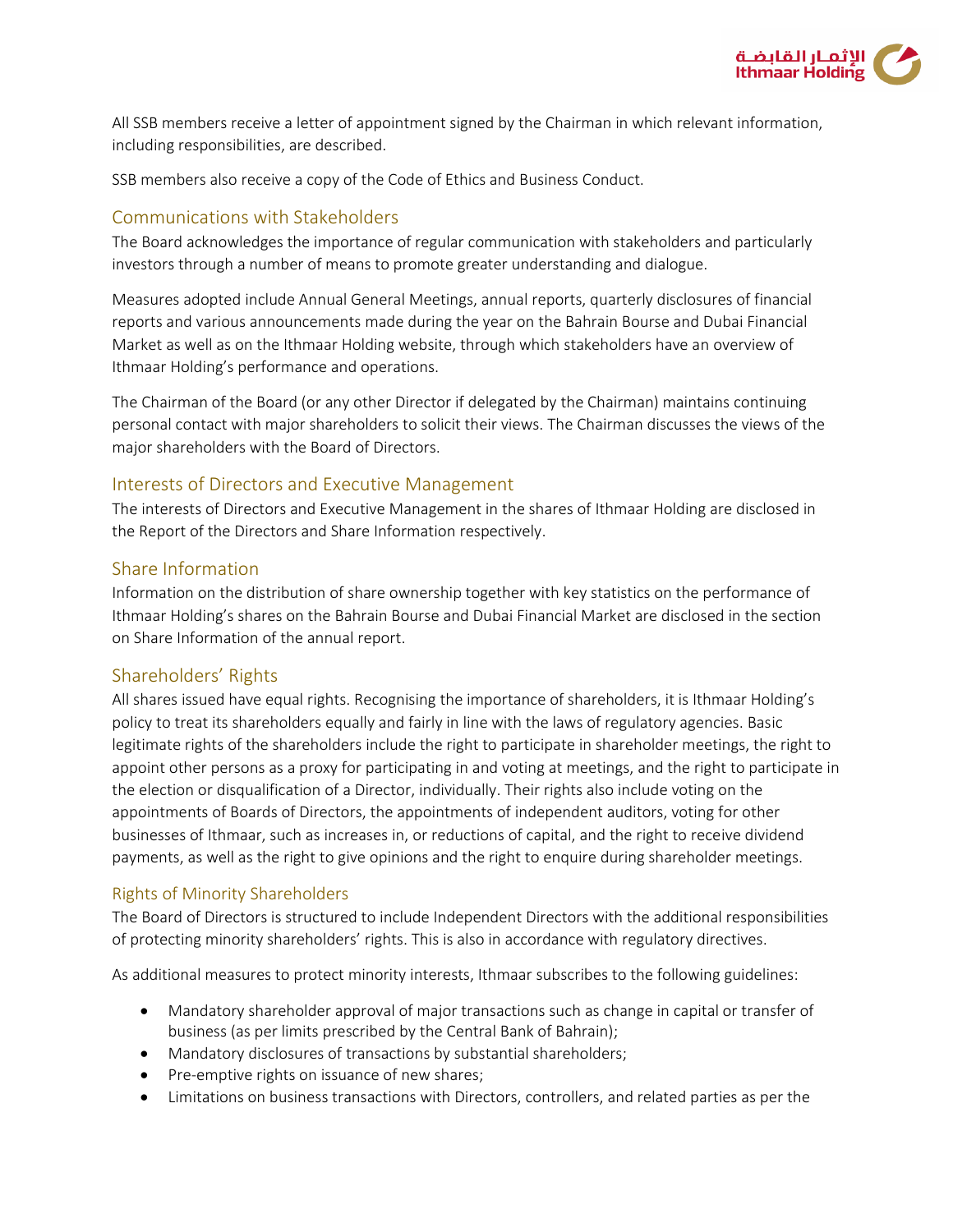

rules of the Central Bank of Bahrain;

- Exercising of rights to elect Independent Directors;
- Penalties for insider trading; and
- Necessary provisions on takeovers, mergers, and acquisitions

### Services Provided by External Auditors

The audit fees charged and non-audit services provided by external auditors will be made available to the shareholders as and when requested. Such details will be made available to Ithmaar Holding shareholders as per their specific requests provided that these disclosures would not negatively impact Ithmaar Holding's interest and its ability to compete in the market.

# Code of Ethics and Business Conduct

Ithmaar Holding's Code of Ethics and Business Conduct applies to members of the Board, as well as executive management, officers, employees, agents, consultants, and others, when they are representing or acting for the Company.

The Board expects all Directors, as well as officers and employees, to act ethically at all times and to acknowledge their adherence to Ithmaar Holding's policies. Any waiver of the Code of Ethics and Business Conduct for a Director or executive officer may be granted only by the Board of Directors.

### Risk Management

The Risk Management activities of Ithmaar Holding are outsourced to Ithmaar Bank. Ithmaar Bank has a robust risk management framework detailed in the Risk Charter. The risk management framework includes comprehensive risk policies for various risk silos addressing all material risks from an enterprise risk management perspective. The policies address the risk appetite and risk management guidelines for each of the risk silos. The policies are further supported by risk measurement models and methodologies which measure the risks in line with regulatory guidelines. The risk management policies of Ithmaar Bank, along with the latest amendments, are adopted by Ithmaar Holding.

All investments of Ithmaar Holding are monitored on an active basis and representatives from Ithmaar Holding are appointed to the Boards of the major investments to monitor the investments.

Further, any proposals to exit investments or any major developments in the investments are reviewed by the Risk Management Department and submitted to the approving authority as mentioned in the risk policies. The Board-approved Business Discretionary Powers policy establishes the approval authorities for investments based on their value.

### Declarations of Interest

On taking office, Members of the Board of Directors of Ithmaar Holding are required to disclose to the Company all interests and relationships which could or might be seen to affect their ability to perform their duties as Board members. Any such interests declared shall be recorded in the Board of Directors' register of interests.

### Approval of Related Party Transactions

All related party transactions are approved by the Board of Directors.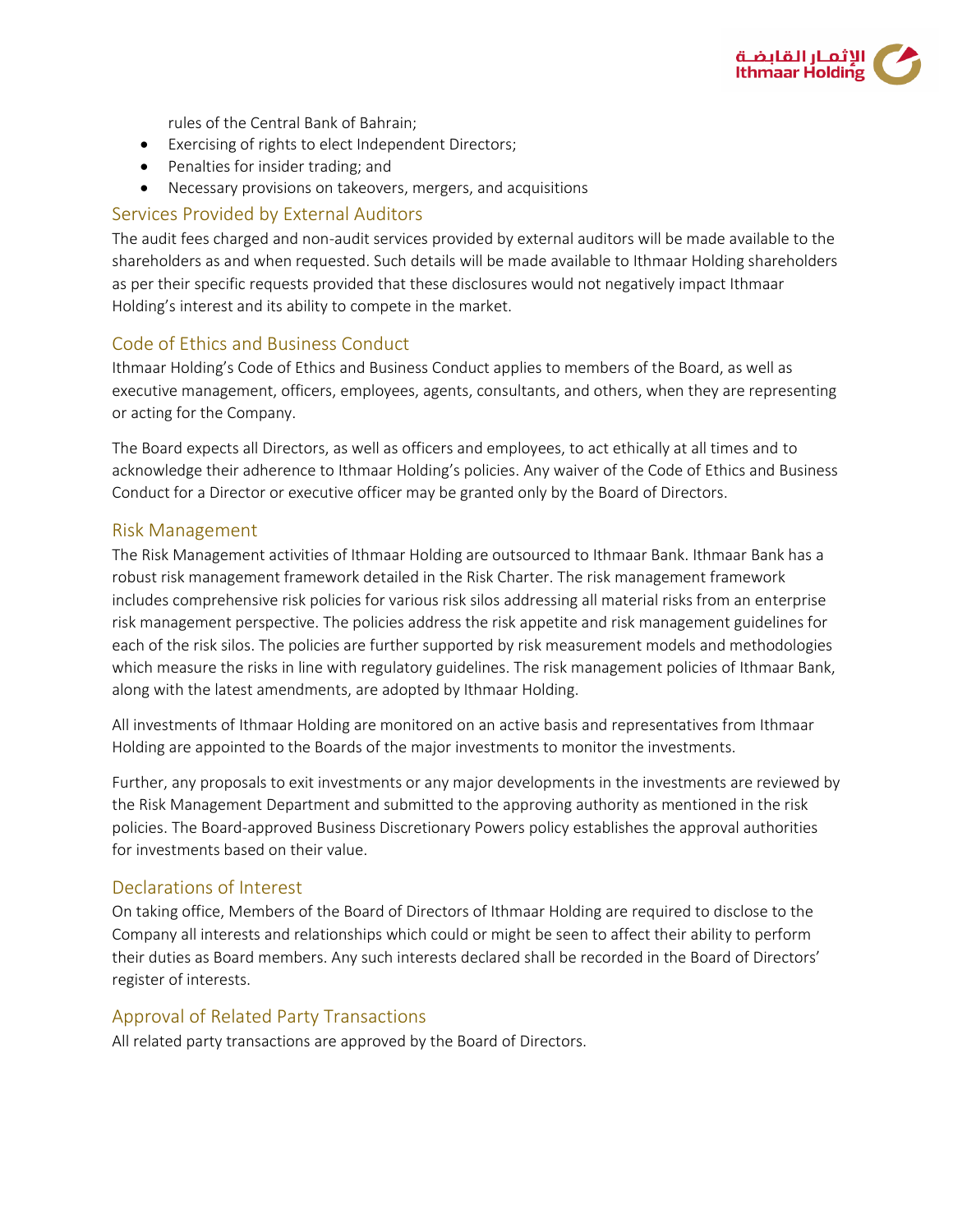

Where applicable, persons who have interests in the transaction under discussion abstain from voting on the approval of the proposed related party transaction, except where the transaction is required as part of the reorganisation.

Approval of a transaction shall be considered irrespective of the settlement method, whether settled in cash or otherwise.

Certain related party transactions may require advance notice to and approval by the CBB and / or any other applicable regulatory authority as per the CBB rulebook.

In particular, the Board members of Ithmaar Holding disclose all relevant information which might give rise to a conflict of interest, or a perceived conflict of interest. Each Board member informs the Company when there are changes in his/her interests, and the register of interests is updated at least on an annual basis.

During 2021, Board members having conflict of interests in the transaction under discussion abstained from voting on the approval of the proposed related party transaction, except where the transaction is required as part of the reorganisation.

# Compliance, Anti Money Laundering and Internal Controls

Compliance risk is the risk of legal or regulatory sanctions, material financial loss, or loss of reputation a company may suffer as a result of its failure to comply with laws, regulations, directives, directions, reporting requirements and codes of conduct, including the internal code of conduct.

The Compliance Management Policy sets the compliance framework for managing compliance risks within Ithmaar through setting the roles and responsibilities of the Board of Directors, the Senior Management and the Compliance function staff, as well as formalising the independence and effectiveness of the Compliance function and the reporting line of the Compliance Officer. The compliance function follows a risk-based approach to compliance Risk Management, in accordance with the Compliance plan approved by the Audit, Governance and Risk Management Committee of the Board.

The Company's management ensures that business is conducted in conformity with high ethical standards and is in compliance with all applicable laws and regulations. The Compliance Officer has the duty of promoting a sound compliance culture across the organisation through effective training, supported by periodic compliance testing to identify areas of improvement.

Furthermore, the Compliance function communicates matters of interest from a compliance perspective across the organisation in order to ensure that Senior Management and other personnel are aware of the applicable regulatory requirements, and implications thereof, in order to achieve a consistently high level of compliance across the Company's operations.

Ithmaar Holding complies with Bahrain's relevant legislations on AML/ CFT, CBB rules and the guidance of the Financial Crime Module which is based on the principles of the Financial Action Task Force's (FATF) 40 recommendations and the Basel Committee on Banking Supervision Paper.